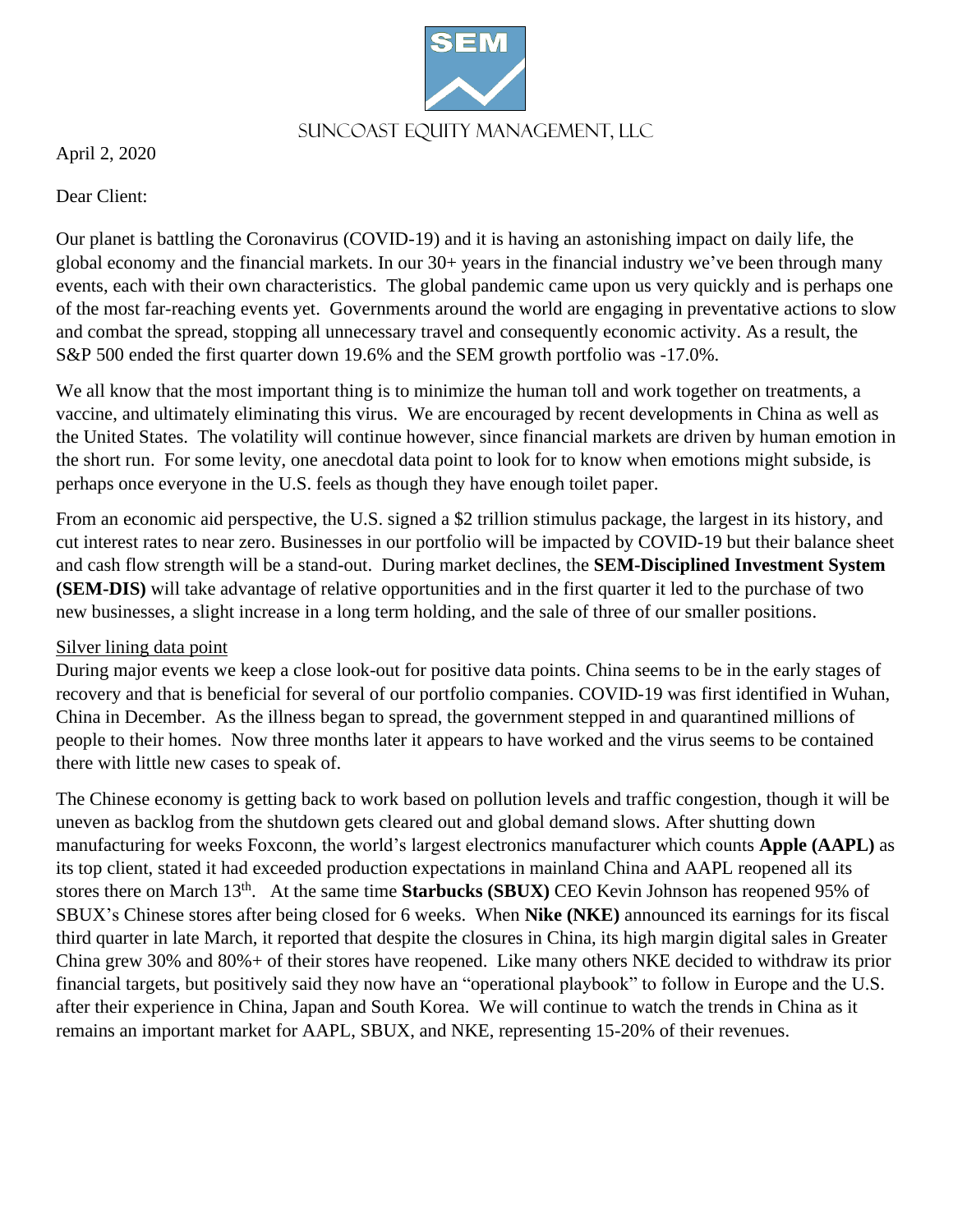#### Portfolio Update

We welcomed back **Abbott Labs (ABT)** to our growth portfolio, which is a global healthcare company that specializes in Established Pharmaceuticals, Nutritionals, Diagnostics and Medical Devices. ABT's worldleading glucose monitoring system FreeStyle Libre generated organic sales +62% in its most recent quarter and it expects to launch Libre 2 sometime later this year. MitraClip, another one of its market leading devices designed for heart valve repair, grew +29%. In March ABT received emergency authorization from the FDA to manufacture two molecular tests for COVID-19 and is rapidly scaling production. The company expects to produce five million tests a month with results in as little as five minutes. Long term clients may remember we owned ABT for many years and sold our position in 2016 when the company's debt spiked due to the acquisitions of St. Jude Medical and Alere. Since that time ABT has reduced its debt by 40%, while significantly increasing its margins, returns on capital and dividend. Most of ABT's products should do well despite the current economic environment. We sold our small position in **Checkpoint Software (CHKP)** to fund our purchase of ABT. Revenue growth has been below industry rates and net profit has stagnated due to management's hesitation to reinvest back into the business. It appears CHKP is losing market share to its competitors in corporate cybersecurity. While it remains a very profitable business with a strong balance sheet, we believe ABT has more business momentum.

After reducing our position last fall due to slowing growth and again in early March due to the pandemic, we exited **Bookings (BKNG)** entirely in late March. While most industries will be affected, travel companies are some of the hardest hit due to the global shutdown. Understandably, management has no visibility into the next few months or quarters and pulled their previous financial targets. We redeployed a portion of the funds into **Alphabet/Google (GOOG),** which we've owned since 2008. Although GOOG is the global leader in search with 80%+ market share, its fastest growing businesses are YouTube and the Cloud, which were +36% and 53% respectively last year. YouTube has 1.3 billion users that watch almost 5 billion videos every single day and it is a preferred channel for 18-49-year-olds with 80% usage. These data points are from February, so it will be interesting to see how they change in the coming months. Likewise, the industry tailwinds of businesses moving to the cloud from storing and managing their data on premise are gaining momentum and the worldwide public cloud is expected to grow 17% in 2020 to \$264 billion, according to Gartner. Given the current environment that necessitates the ability to work remotely wherever possible, GOOG as well as **Amazon (AMZN)** and **Microsoft (MSFT)** should benefit from this fast growing, high margin business.

We took advantage of the volatility in March to initiate a position in **Intuit (INTU),** a business we have admired for many years. INTU provides financial management solutions to businesses, consumers and accounting professionals with products such as QuickBooks, TurboTax and Mint. INTU has a network of more than a million CPAs, tax professionals and financial experts in its ecosystem that offer guidance to its 200 million users as needed. The company recently announced plans to acquire Credit Karma for \$7.1 billion, which provides business and consumer credit reports to 106 million users. The deal should close before year end and strengthen INTU's economic moat. To fund our purchase, we sold our small position in **CBRE Group (CBRE)** due to its slightly more levered, capital intensive business model. CBRE was increasing its recurring, fee-based revenue and that was one of the attractions for SEM. However, with the increased possibility of defaults in commercial real estate as well as less liquidity in the commercial mortgage-backed securities market to provide funding for deals, we would prefer to own more asset light businesses like INTU.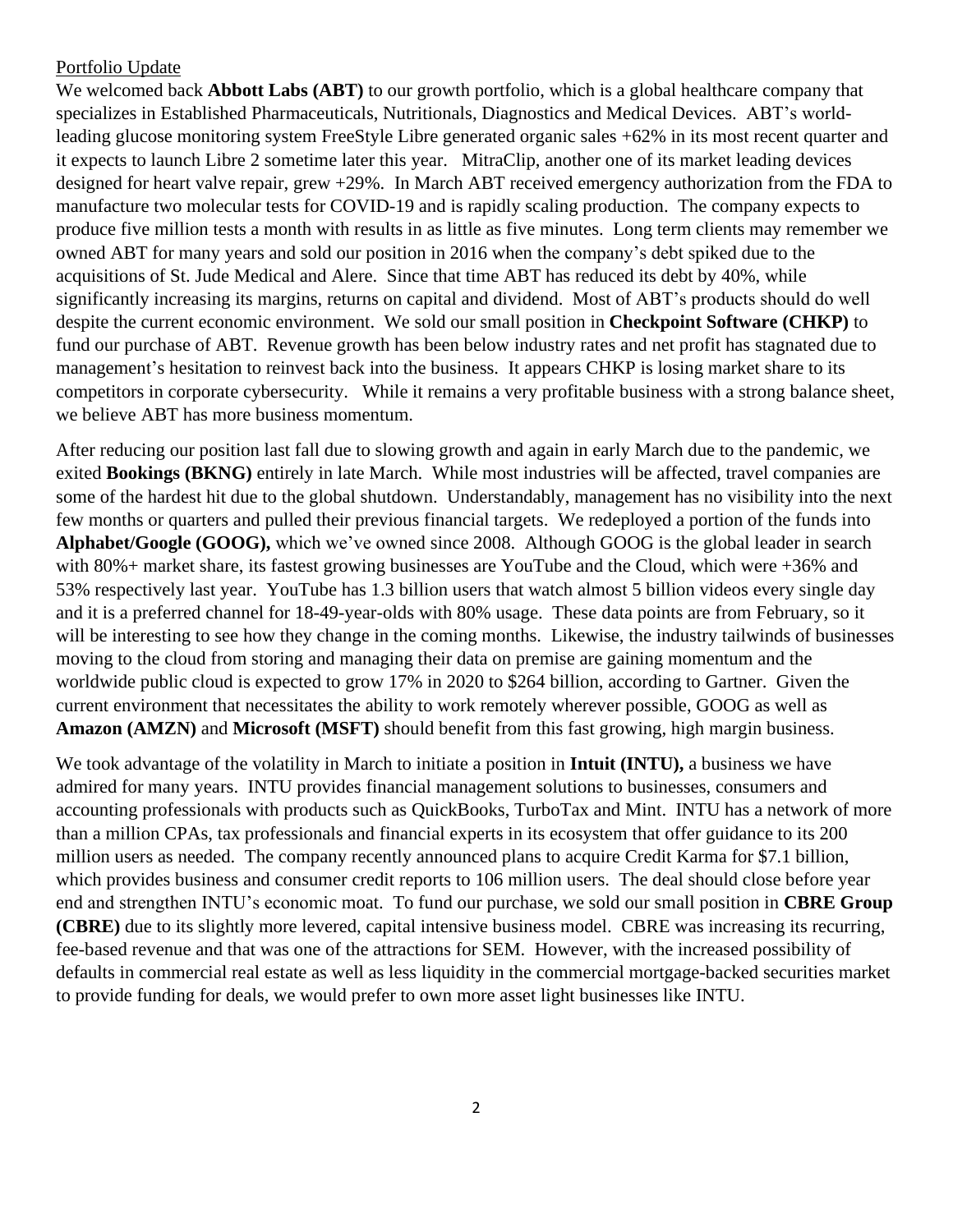## Time Heals the Wounds (and your savings)

**Start date Starting Value**

It is easy to lose sight of the long-term perspective during difficult short-term economic declines. The illustration below starts at a high point, the beginning of 2008 just before the last major financial crisis. We end with the first quarter of this year to include the impact of two declines, though we do not yet know if this is the low point. It shows the progress of \$1 million invested in SEM growth. If you became a client at the beginning of 2008 it was certainly a painful year, your account declined 30%. You needed to hang in there for another three years to breakeven. The reward came if you stayed the course, as your total would have grown from \$1 million to \$3.1 million as of 2019. At the end of the first quarter including the COVID-19 impact, the value drops to \$2.6 million, down from a recent peak but still more than double the value of your original investment. The annualized rate of return is 8.2% after fees compared to the S&P 500 rate of 7%.

| January 1, 2008 | \$1,000,000           |           |                          |
|-----------------|-----------------------|-----------|--------------------------|
| <b>Year End</b> | <b>Year End Value</b> | Return %  | <b>Cumulative Return</b> |
| 2008            | \$699,000             | $-30.1%$  | $-30.1%$                 |
| 2009            | \$872,000             | 24.8%     | $-12.8%$                 |
| 2010            | \$931,600             | 6.8%      | $-6.8\%$                 |
| 2011            | \$971,800             | 4.3%      | $-2.8%$                  |
| 2012            | \$1,158,800           | 19.2%     | 15.9%                    |
| 2013            | \$1,578,100           | 36.2%     | 57.8%                    |
| 2014            | \$1,736,700           | 10.1%     | 73.7%                    |
| 2015            | \$1,803,800           | 3.9%      | 80.4%                    |
| 2016            | \$1,750,500           | $-3.0\%$  | 75.1%                    |
| 2017            | \$2,291,100           | 30.9%     | 129.1%                   |
| 2018            | \$2,317,200           | 1.1%      | 131.7%                   |
| 2019            | \$3,144,300           | 35.7%     | 214.4%                   |
| 3/31/2020       | \$2,610,700           | $-17.0\%$ | 161.1%                   |

From an investment perspective, you guarantee losses if you liquidate during a market decline. The message is to stay the course through the ups and downs, even if takes a little while to recoup. This is especially important for new clients and less experienced investors to contemplate.

Although market events are different in each case, often the short-term pain is swift and yes, the recovery can take a little time. However, you don't want to change your long-term goals based on short-term results. Panic is not a sound investment strategy. Don't make the mistake of only comparing your account value today to the value at the end of 2019, which may cause your emotions to get the best of you. You gain a better perspective and result when you think in terms of 10 years or more versus just three months. Rest assured that as the economy returns to more normal activity, the portfolio has the potential to not only achieve its prior highs but exceed them as stock prices follow business profitability over the long run.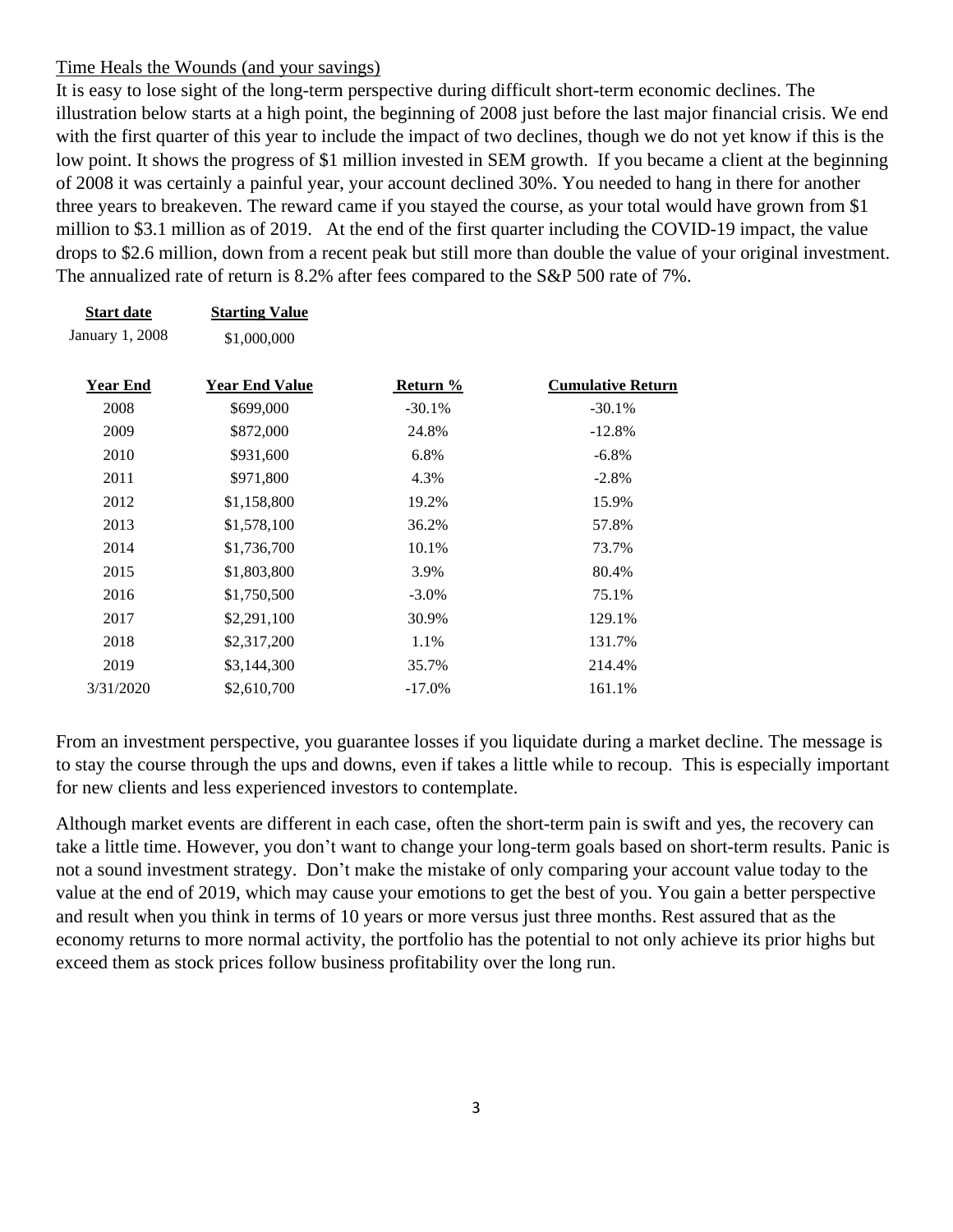#### Stay Healthy and Strong

The news about the impact from COVID-19 in the U.S. is likely to get worse before it gets better. This will be true for both the scale of the virus at home and the impact of job losses on the economy due to the shutdown. Put into positive perspective, the number of deaths in the 49,000 range are still well below the global annual loss from Influenza between 250,000 to 500,000 (as we noted in our February  $28<sup>th</sup>$  update). In the U.S. we are pleased to see the Trump administration, Congress, the Federal Reserve, corporations and the American people working towards a common goal of minimizing the spread of COVID-19 and the economic disruption. We believe this solidarity will have a very powerful impact going forward.

Saving lives is in the spirit of our country and major events like this only strengthen our ability to handle a future occurrence and can speed up progress. As they say, "necessity is the mother of invention." *The Wall Street Journal* recently covered a series of articles including Dr. Amy Compton-Phillips, the chief clinical officer of Providence's 51 health systems and hospitals, which got their first case in Everett, Washington on January 20<sup>th</sup>. She wrote a recent article highlighting that the virus has "fueled a sudden leap toward the future of medicine across the country…driving changes that will bring better care to everyone." Examples include the ramping of telehealth, with waivers approved for cross state licensing of medical professionals which had been previously held up for years. Telehealth not only includes an online video visit with your physician, but also includes the use of teleICU command centers. Treating people at home through telehealth services allows healthcare systems to leverage those they monitor while saving hospital beds for those with severe symptoms. For COVID-19, Providence keeps a virtual eye on patients via a pulse oximeter (a simple oxygen sensor placed on a finger) and a digital thermometer. Likewise noted author Walter Isaacson also opined, and we agree, that the third great innovation revolution is underway in life sciences. Artificial intelligence will speed up largescale experimentation for biotechnology and leads to faster solutions for addressing viruses and cancer. This unfortunate event has highlighted the complexity of our global supply chain for medical necessities. The U.S. government may eventually take action to strengthen its readiness and increase the stockpile of ventilators from the current 12,700, in addition to other supplies.

Eric Schmidt, former CEO of GOOG, said this event signals the U.S. is long overdue for a "real" digital infrastructure and we should start treating data as a strategic asset. Of course, this may come with more personal privacy changes for monitoring the health of our nation and citizens. David Byrne, leader of the rock band the Talking Heads, said at first the changes required may seem intrusive. But allowing ourselves to be tracked for health reasons may in fact lead us back to our lives and jobs…that is freedom. As it went in Vo' Italy, all 3,300 people were tested and 89 came back positive. After a nine-day town-wide isolation only a handful tested positive. Since then the town has become virus free. Byrne added "we're not a bucket of crabs, we're a community" believing in the collective good. When privacy policy is well-managed it leads to a higher standard of living.

While the financial implications of the pandemic can't be quantified yet, we continue to support putting excess savings into our portfolio. We don't know the peak to recovery timetable in the U.S. or Europe, but China is on its way back to business and life as usual. It is just a matter of *when* not *if* for the U.S and we respect the collective efforts to fight it and the difficult debate of the cost-benefit analysis. In our January letter we stated our businesses were slightly ahead of fair value versus our 22-year history of executing the **SEM-DIS** based on their free cash flow yield, which incorporates earnings, capital expenditures, cash, debt, and dividend payments. Now we believe many of our businesses are below their long-term intrinsic value. Although we never try to time the market and haven't seen that done successfully, above average businesses with little to no debt that generate high returns should fare very well as the economy stabilizes and returns to more normal growth.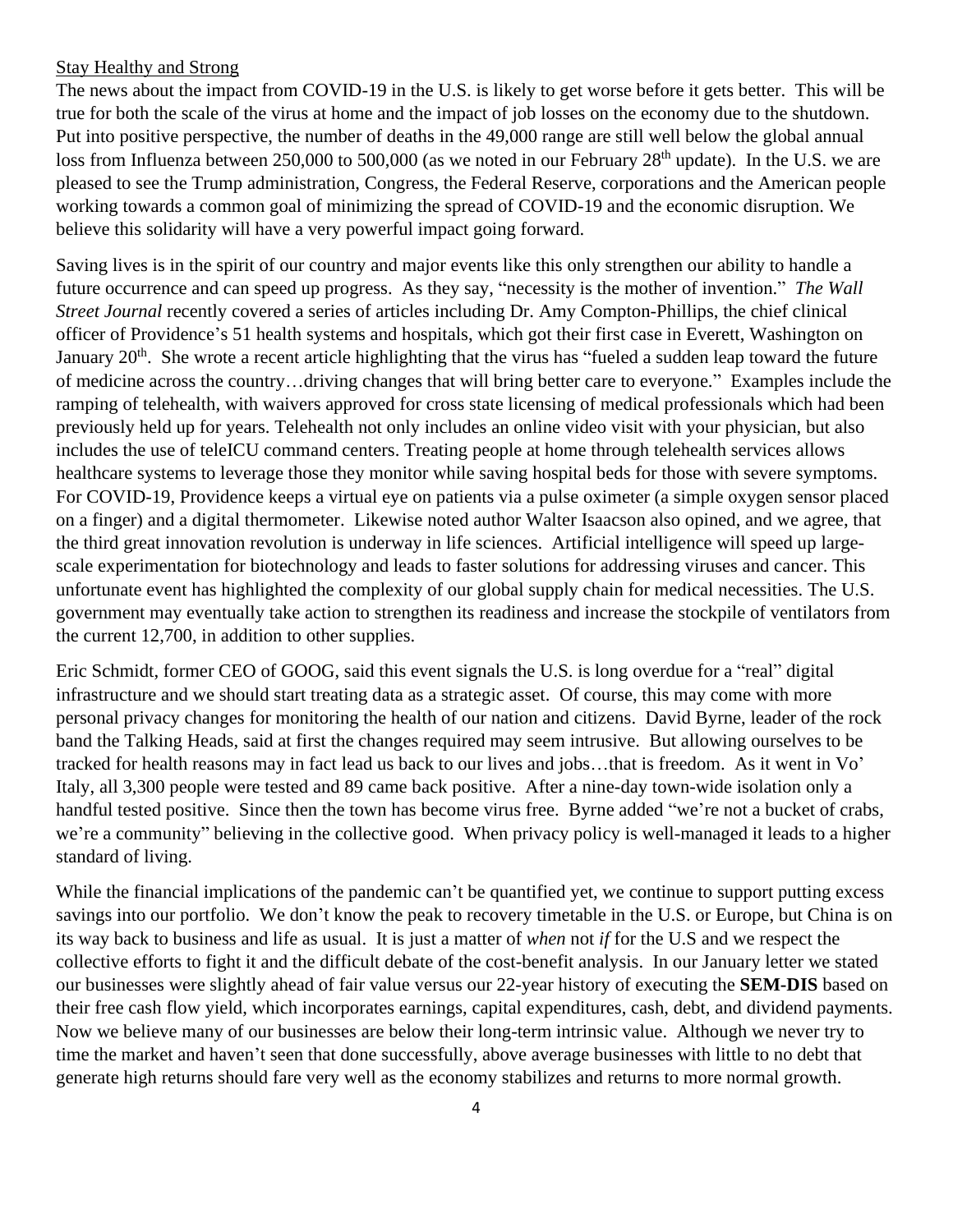Market declines as a result of short-term economic dislocations are a good time for introspection, not panic. You never fully eliminate risk. If you could it would come at a very high price, as everyone would want it. Importantly, you can be very effective at managing risk long-term by having a solid investment plan that includes the ownership of high-quality companies as an important component.

We are here for you now and in the future. We believe in the collective good these difficult events eventually bring us. Best wishes to you and your loved ones for healthy living. Let's keep up our daily activity and get outside to enjoy the spring as it will build our resilience. As always, thanks for your confidence. Our thoughts remain with those impacted by COVID-19 and our gratitude goes out to the world's healthcare workers and first responders combating the disease.

Sincerely,

**Don Amy**

Donald R. Jowdy Amy Lord, CFA President Senior Vice President